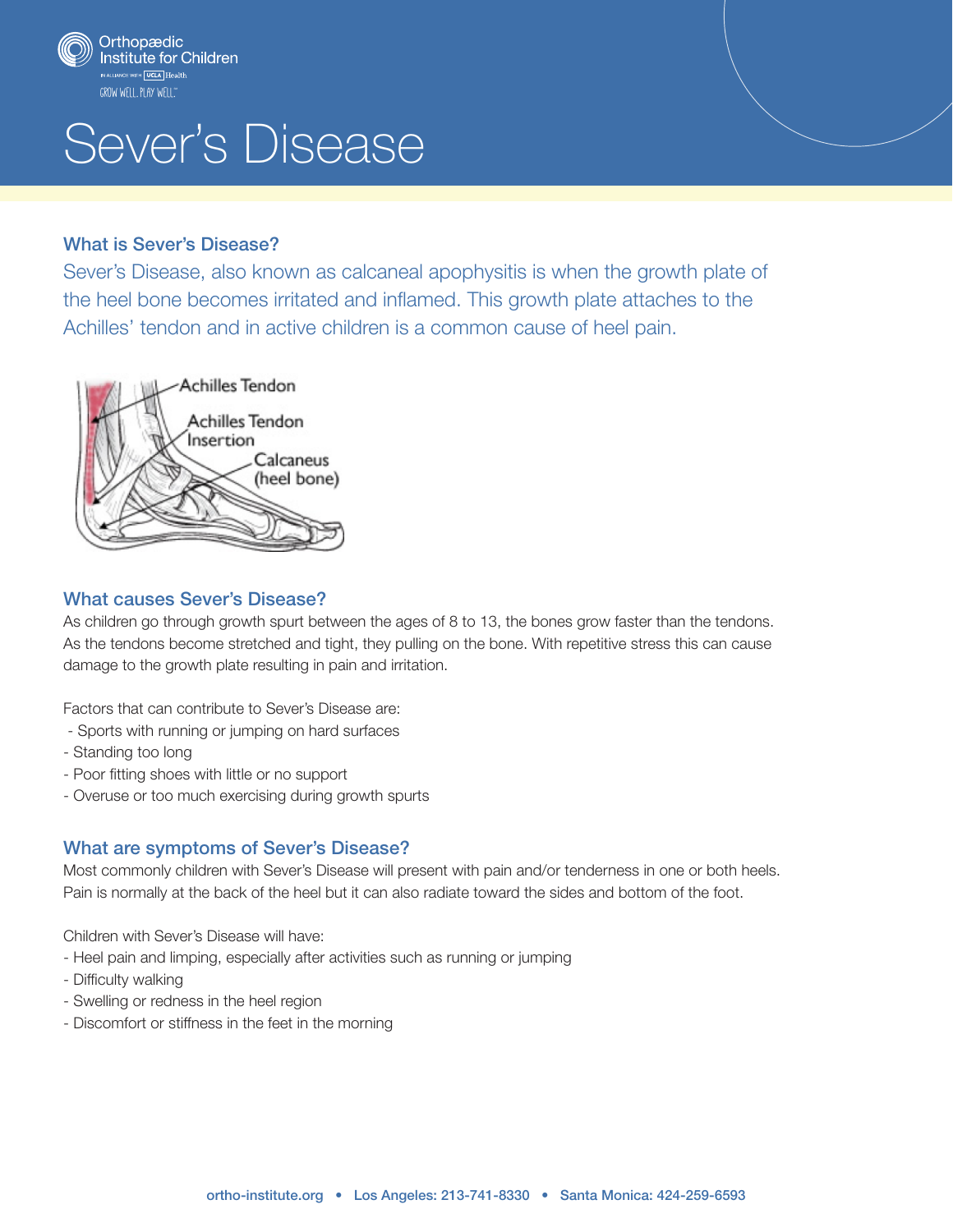

# Sever's Disease

#### How is Sever's Disease Diagnosed?

The physician will examine your child's heel to test for areas of pain, and will probably order an x-ray to rule out the possibility of a broken bone.



#### Treatment options

The best treatment for Sever's Disease is to decrease overall activity level to alleviate irritation at the heel bone. Along with rest the following can be used:

- Heel lift can be used to ease the discomfort while walking
- Icing the heel several times a day to reduce swelling and pain.
- Stretching a program for stretching the Achilles Tendon may be prescribed by your physician to prevent reoccurance
- A walking cast can be prescribed for severe cases to reduce the stress at the heel

As soon as you can tolerate pressure on the ball of your foot, begin stretching your ankle using the towel stretch. When this stretch is too easy, try the standing calf stretch and the soleus stretch and slowly work through all of the exercises.

#### Phase 1: Stretching

1. Towel Stretch - Sit on a hard surface with your injured leg stretched out in front of you. Loop a towel around the ball of your foot, and pull the towel toward your body. Be sure to keep your knee straight. Hold this position for thirty seconds and repeat three times.